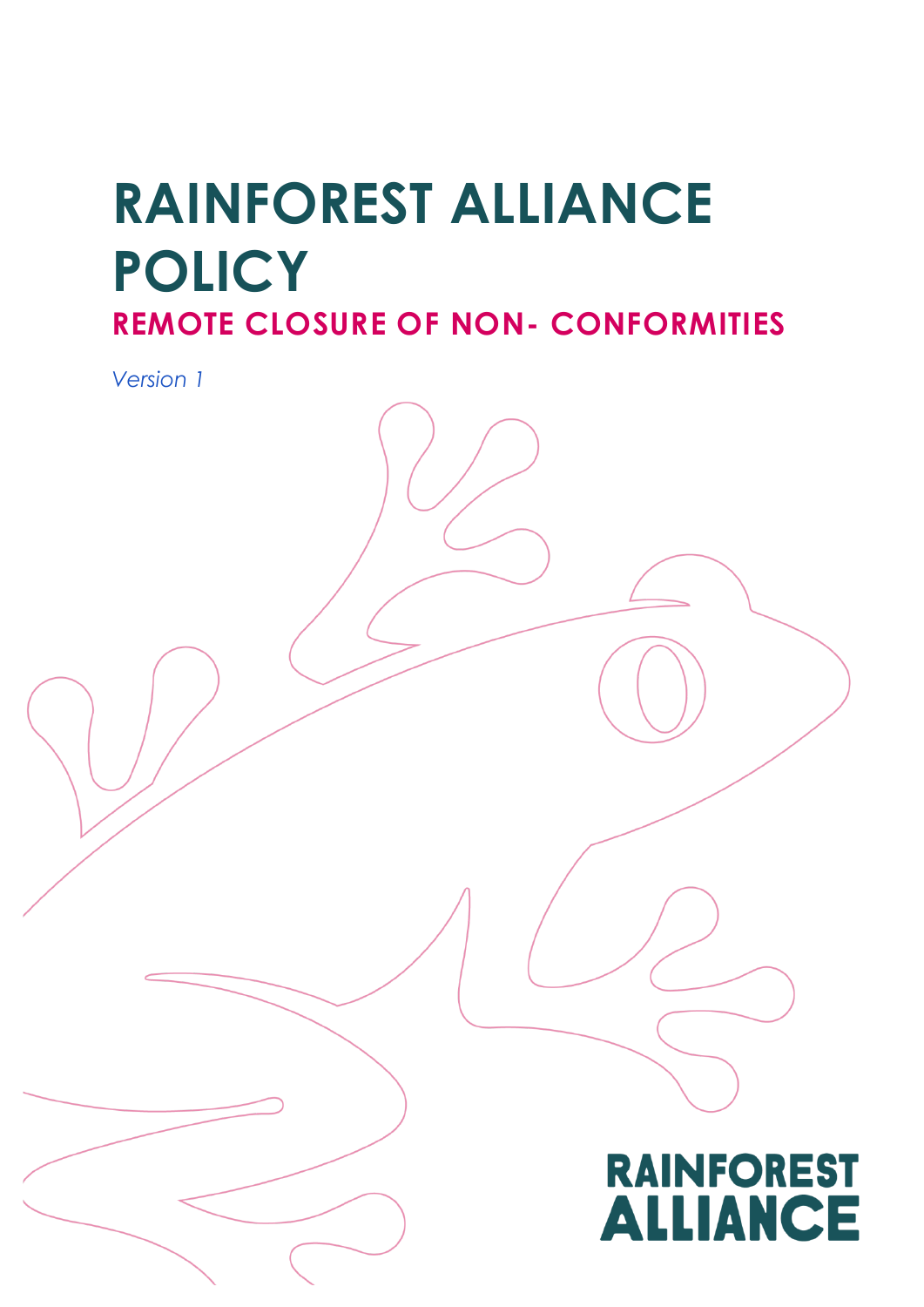

The Rainforest Alliance is creating a more sustainable world by using social and market forces to protect nature and improve the lives of farmers and forest communities.

#### Translation Disclaimer

For any question related to the precise meaning of the information contained in the translation, please refer to the official English version for clarification. Any discrepancies or differences in meaning due to translation are not binding and have no effect for auditing or certification purposes.

#### More information?

For more information about the Rainforest Alliance, visit [www.rainforest-alliance.org](http://www.rainforest-alliance.org/) or contact [info@ra.org](mailto:info@ra.org)

| <b>Document Name:</b>                                                                                                                                                   |                          | <b>Document Code:</b>              | Version:           |  |  |
|-------------------------------------------------------------------------------------------------------------------------------------------------------------------------|--------------------------|------------------------------------|--------------------|--|--|
| Policy on Closure of Non-conformities                                                                                                                                   |                          | SA-P-GA-11-V1                      | 1.0                |  |  |
| Date of first<br>publication:                                                                                                                                           | Date of revision:        | <b>Valid From:</b>                 | <b>Expires by:</b> |  |  |
| May 2021                                                                                                                                                                | N/A                      | July 1, 2021                       | December 31 2022   |  |  |
| Developed by:                                                                                                                                                           |                          | Approved by:                       |                    |  |  |
| Global Assurance                                                                                                                                                        |                          | Director of Standard and Assurance |                    |  |  |
| Linked to:                                                                                                                                                              |                          |                                    |                    |  |  |
| Rainforest Alliance Certification Program (Version 1.1).<br>\$A-S-SD-1-V1.1. Rainforest Alliance Sustainable Agriculture Standard. Farm<br>Requirements. (Version 1.1). |                          |                                    |                    |  |  |
| <b>Replaces:</b>                                                                                                                                                        |                          |                                    |                    |  |  |
| N/A                                                                                                                                                                     |                          |                                    |                    |  |  |
| <b>Applicable to:</b>                                                                                                                                                   |                          |                                    |                    |  |  |
| UTZ and 2017 Rainforest Alliance farm Certificate Holders transitioning to the<br>2020 Rainforest Alliance Certification Program                                        |                          |                                    |                    |  |  |
| Country/Region:                                                                                                                                                         |                          |                                    |                    |  |  |
| All                                                                                                                                                                     |                          |                                    |                    |  |  |
| Crop:                                                                                                                                                                   |                          | <b>Type of Certification:</b>      |                    |  |  |
| All crops                                                                                                                                                               | Farm certificate holders |                                    |                    |  |  |

This policy document is binding. This means that it must be adhered to; therefore, this policy supersedes any related rules or requirements contained in the documents listed in the section "linked to" and/or "replaces" for those party or parties as indicated in the "applicable to" section.

*Any use of this content including reproduction, modification, distribution or republication, without the prior written consent of Rainforest Alliance is strictly prohibited.*



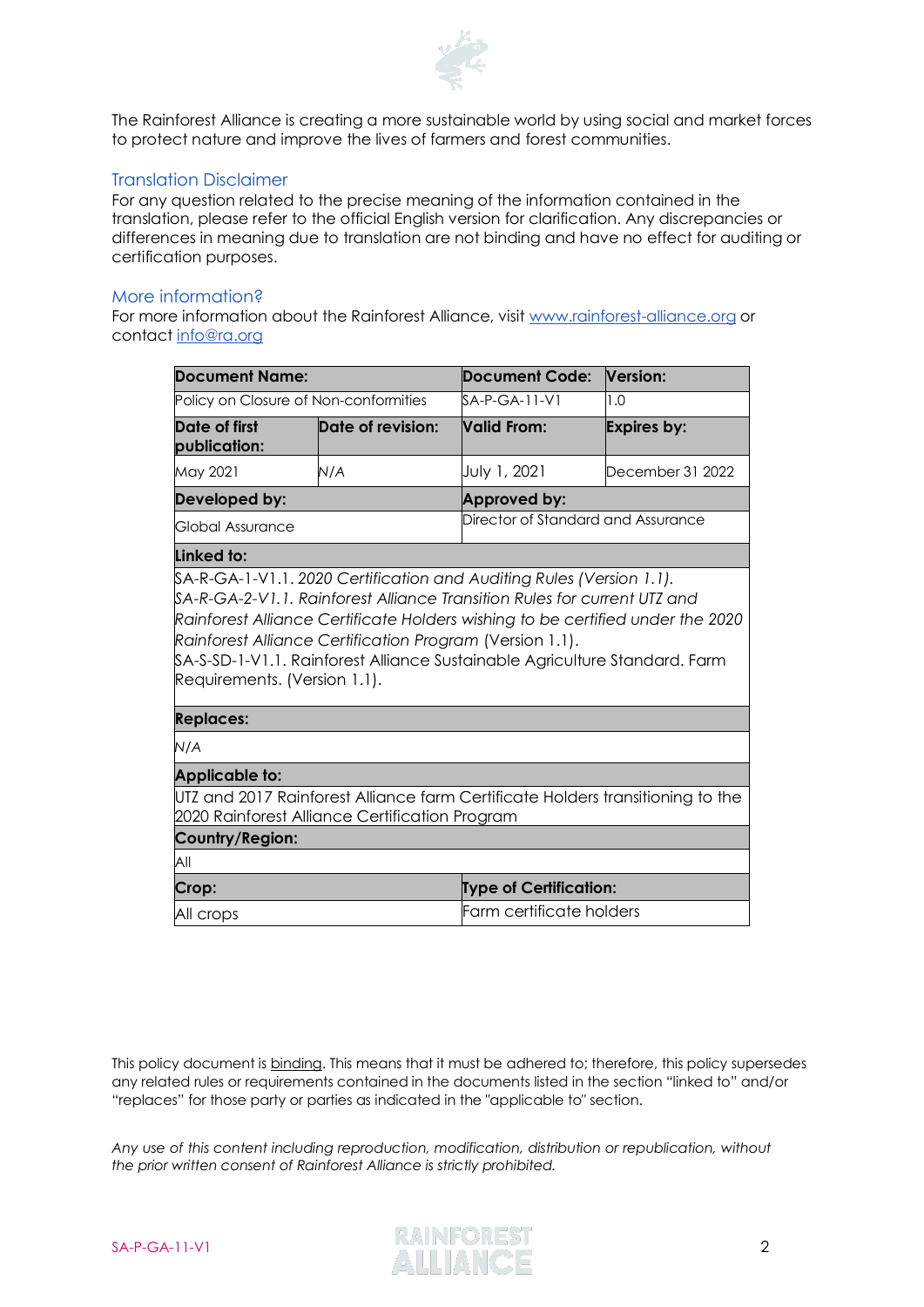

# **1. INTRODUCTION**

Rainforest Alliance understands that the 2020 Rainforest Alliance Certification Program introduces a number of important innovations that Certificate Holders may need time to implement fully. We are also aware that this may lead to the need for more follow-up audits to check the closure of non-conformities. Therefore, for the sake of efficiency, Rainforest Alliance Certification will allow CBs to perform remote follow-up audits to verify closure of nonconformities (NCs) identified on farms. This policy describes the conditions in which on-site follow-up audits must be performed and when remote follow-up audits are possible.

## **2. GLOSSARY**

**Remote follow-up audit:** Audit performed remotely by a CB with the objective of verifying closure of NCs detected on a (re)certification, surveillance or transition period audit.

**On-site follow-up audit:** Audit performed in person at the premises of the Certificate Holder (CH) or potential CH by a CB with the objective of verifying closure of non-conformities (NCs) detected on a (re)certification, surveillance or transition period audit.

# **3. OBJECTIVES**

- 3.1 Provide CBs with criteria to decide when a remote follow-up audit is possible and when the follow-up audit must be done on site.
- 3.2 Allow farm Certificate Holders a smooth and efficient transition to the Rainforest Alliance 2020 Certification Program by ensuring on-site follow-up audits are only conducted when strictly necessary.

# **4. POLICY**

### **General rules on closure of NCs**

- 4.1 The CH shall close all NCs in a period of maximum 10 weeks after the last day of the audit (CAR, section 1.4.41) by implementing the appropriate correction and corrective action plan to prevent recurrence of the NCs (CAR, section 1.7.9).
- 4.2 For NCs related to labor conditions for which remediation will take longer than the period allowed for closure of NCs (e.g., grievance mechanism and gender equality promotion), the NC may be closed with a corrective action plan (CAR, section 1.7.10.d).

### **Remote follow-up audits**

- 4.3 For Transition Period audits, closure of nonconformities (NCs) that can be assessed remotely, through document review, virtual observation and/or interviews with management, may be done through a remote follow-up audit as follows:
- 4.4 To close an NC related to documentation only (e.g., plans or records), the CH shall send evidence to the CB for review.
- 4.5 To close NCs where observation is required to evaluate improvement of conditions, the CH shall submit to the CB recorded videos with a date stamp or live videos as evidence.
- 4.6 To close NCs related to training of workers the CB shall consider detailed training records and/or videos with a date stamp of training sessions as evidence of closure. Remote closure of NCs related to training should also include some verification of the knowledge of workers to demonstrate the training was effective. Please see Table 1 below for examples.

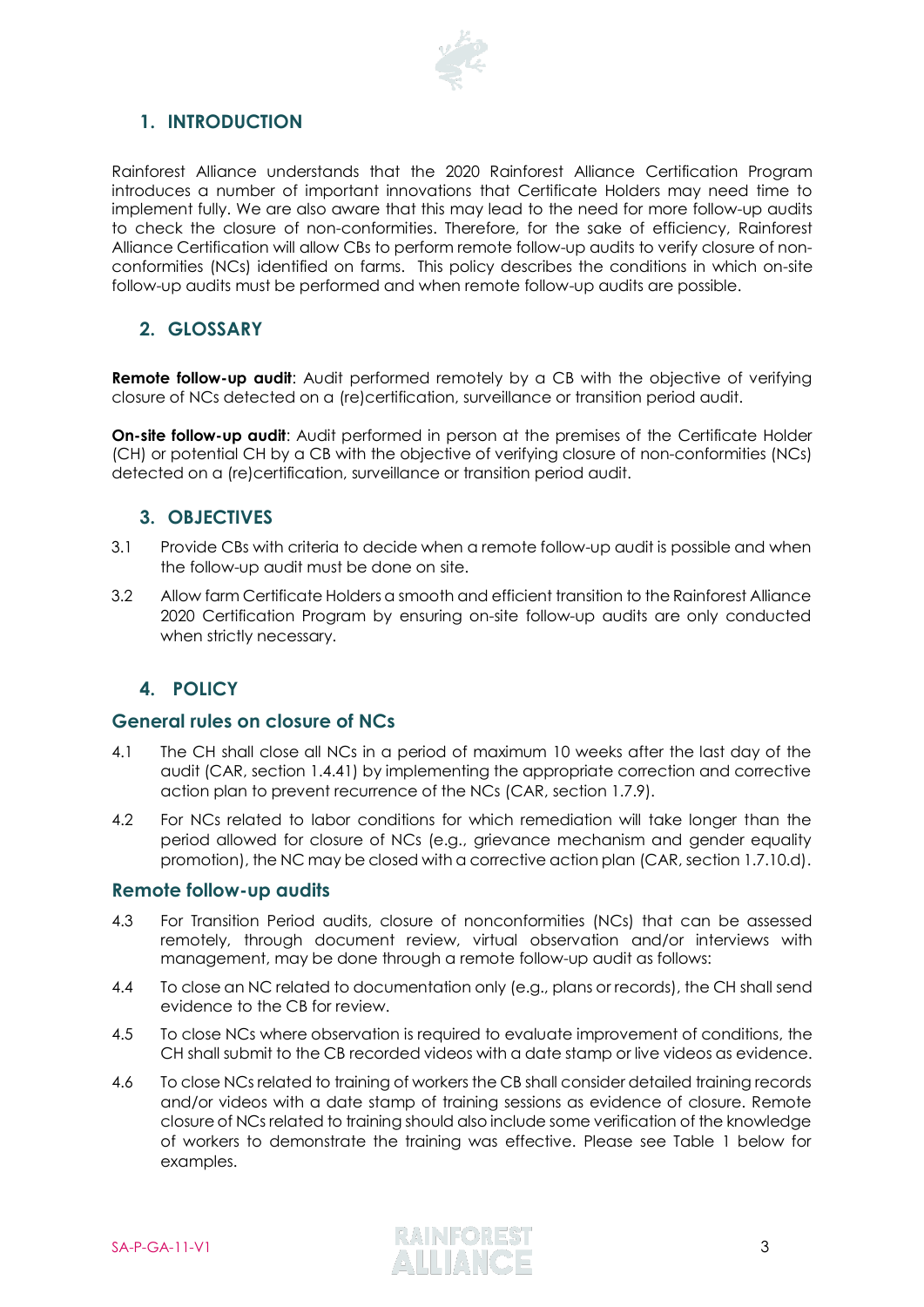

Table 1: Example of core requirements that require verification of workers' knowledge.

| Requirement |                                                                                                                                                             | Aspects that could require on-site                                                                                                  |  |
|-------------|-------------------------------------------------------------------------------------------------------------------------------------------------------------|-------------------------------------------------------------------------------------------------------------------------------------|--|
| number      | <b>Topic</b>                                                                                                                                                | check                                                                                                                               |  |
| 5.6.1.      | Occupational health and safety<br>risks analysis                                                                                                            | Knowledge of workers on Health and safety<br>procedures                                                                             |  |
| 5.6.5       | Access to safe drinking water in<br>small farms (training program).                                                                                         | Knowledge of group members on potable<br>water treatments and prevention of water<br>contamination.                                 |  |
| 5.6.10      | All tools used by the workers are in<br>good working condition.                                                                                             | Workers using such machines have<br>appropriate knowledge to operate<br>machines safely                                             |  |
| 5.6.13      | Workshops, storage areas, and<br>processing facilities are safe, clean,<br>with sufficient light and ventilation.                                           | Workers are trained on how to use<br>firefighting equipment and spillage of<br>materials.                                           |  |
| 5.6.15      | Workers receive basic training on<br>occupational health, safety, and<br>hygiene and related instructions<br>are visibly displayed at central<br>locations. | Workers Understanding of these topics.<br>Visible evidence that instructions are<br>displayed at central locations                  |  |
| 5.6.16      | Workers who regularly handle<br>hazardous agrochemicals receive<br>a medical examination at least<br>once a year.                                           | Workers' testimony that they have received<br>a medical examination and have access to<br>the results of their medical examination. |  |

- 4.7 When a remote follow-up audit is used, the CH shall send the CB all the evidence of correction necessary for closing the NCs, within the allowed timeframes (maximum 10 weeks), as described in the 2020 Certification and Auditing Rules (CAR).
- 4.8 Regardless of the provisions in this policy, Rainforest Alliance reserves the right to request that a specific follow-up audit takes place on-site.

#### **On-site follow-up audits**

- 4.9 On-site follow-up audits shall be performed for verification of corrective actions of NCs where the information provided by workers, through confidential interviews, is crucial to verify compliance. Information provided by workers normally confirms or refutes information provided by CHs' management.
- 4.10 Requirements related to working conditions, such as discrimination, overtime, wages, freedom of association and harassment, among others, will usually require an on-site follow-up audit. Table 2 shows a list of requirements that typically require a site visit.
- 4.11 When there is an unresolved complaint, the follow-up audit must take place on-site, at least to verify compliance with the issues related to that complaint.
- 4.12 An on-site follow-up audit is mandatory if any single NC requires verification of compliance through on-site verification. See the list of requirements which could require on-site verification in Table 2 below:

SA-P-GA-11-V1 **RAINFOREST** 4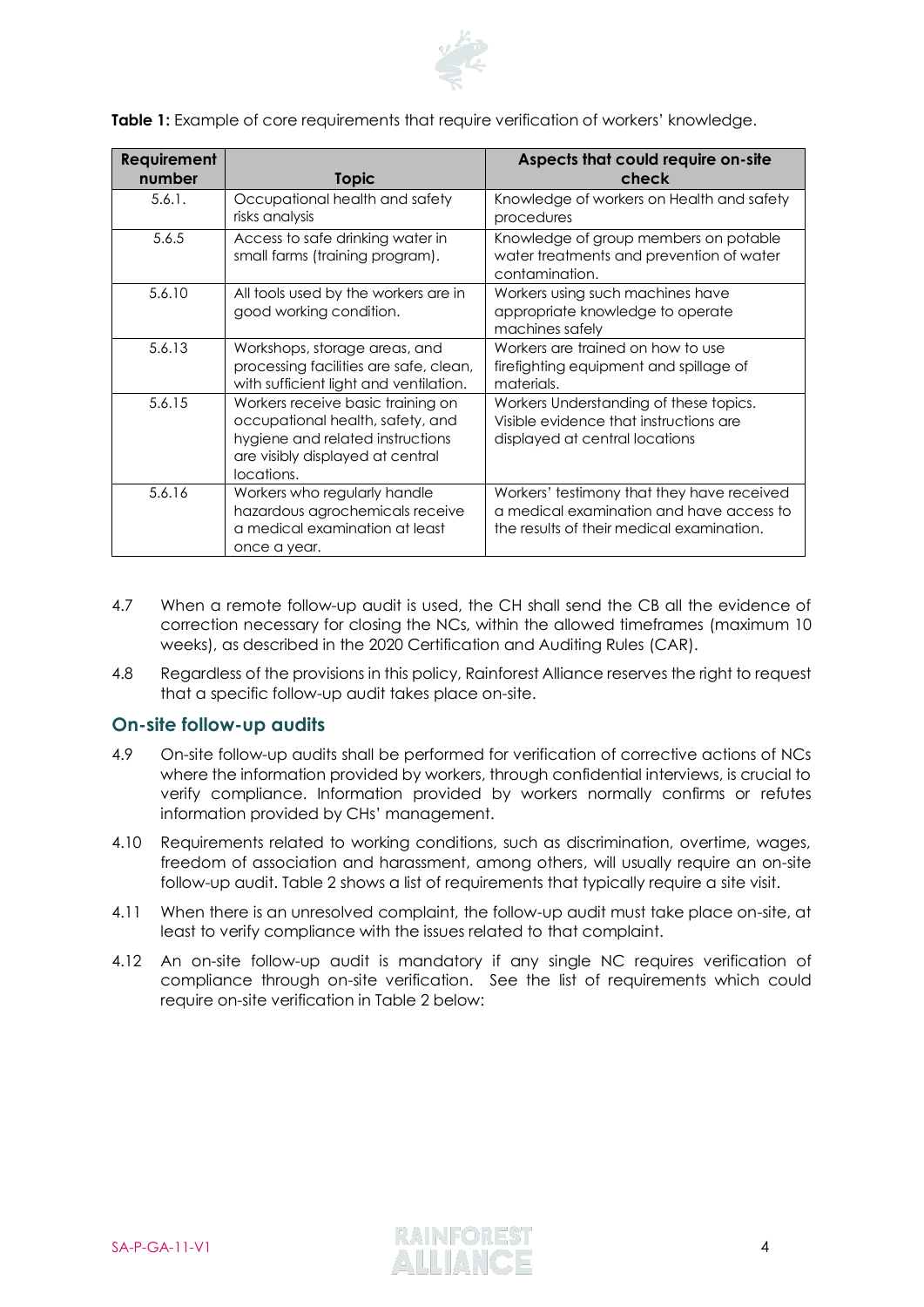

**Table 2.** List of requirements and NCs that could require an on-site follow-up audit to conduct confidential interviews or verify physical improvements.

| <b>Requirement</b><br>number | <b>Topic</b>                                                                                                                                                                                                                        | On-site follow-up<br>audit required                                                                        | Remote follow-up<br>audit allowed                                                                 |
|------------------------------|-------------------------------------------------------------------------------------------------------------------------------------------------------------------------------------------------------------------------------------|------------------------------------------------------------------------------------------------------------|---------------------------------------------------------------------------------------------------|
| 4.6.3 and<br>4.6.4           | Pesticide handlers are trained,<br>wear PPE, and bathe, change<br>and wash clothes after<br>application.                                                                                                                            | When interviews<br>confirmed pesticide<br>handlers do not bathe<br>or change clothes<br>after application. | To check training<br>records and other<br>relevant<br>documentation.                              |
| 5.1.1                        | Management commits to<br>assess-and-address child labor,<br>forced labor, discrimination,<br>and workplace violence and<br>harassment. The worker<br>representative(s) is/are selected<br>by workers.                               | When the NC is related<br>to selection of<br>representatives by<br>workers.                                | To check<br>documentation of<br>management<br>commitment to Assess<br>and address                 |
| 5.1.4.                       | Confirmed cases are<br>remediated and documented<br>following the Rainforest Alliance<br>Remediation Protocol. Safety<br>and confidentiality of the<br>victims are protected<br>throughout the process.                             | When the safety of the<br>victim is at risk.                                                               |                                                                                                   |
| $\overline{5.2.1}$           | Workers have the right to form<br>and join a union or workers'<br>organization                                                                                                                                                      | Usually                                                                                                    | If the NC is only related<br>to the written policy.                                               |
| 5.2.2                        | Workers are not subject to<br>discrimination or retaliation for<br>reasons of past or present<br>workers' organization or union<br>membership or activities                                                                         | <b>Usually</b>                                                                                             | If the NC is related only<br>to record keeping of<br>terminations.                                |
| 5.2.3                        | Management provides workers'<br>representatives reasonable<br>paid time off from work to carry<br>out their representation<br>functions and attend meetings,<br>access to a notice board and<br>establishes a genuine dialogue.     | Usually                                                                                                    | If the NC relates only to<br>the absence of records<br>of meeting minutes.                        |
| 5.3.1                        | Permanent and temporary<br>workers have contracts (written<br>or verbal depending on<br>conditions). Written ones signed<br>by both parties and workers<br>receive a copy.                                                          | Usually                                                                                                    | When the NC relates<br>only to absence of<br>evidence<br>Оf<br>verbal<br>contracts.               |
| 5.3.2                        | Management does not engage<br>in arrangements or practices<br>designed to eliminate or reduce<br>workers' pay and/or benefits.                                                                                                      | Always                                                                                                     |                                                                                                   |
| $5.3.3 - 5.3.4$              | Workers receive at least the<br>applicable minimum wage, or<br>the wage negotiated in a<br><b>Collective Bargaining</b><br>Agreement (CBA), whichever is<br>higher. Adjusted yearly for<br>inflation. Conditions for piece<br>work. | Usually                                                                                                    | When the NC relates<br>only to absence of<br>record keeping in<br>relation to payment of<br>wages |
| 5.3.5                        | Deduction from wages<br>permitted if provided by                                                                                                                                                                                    | Usually                                                                                                    | When the NC relates<br>only to absence of                                                         |